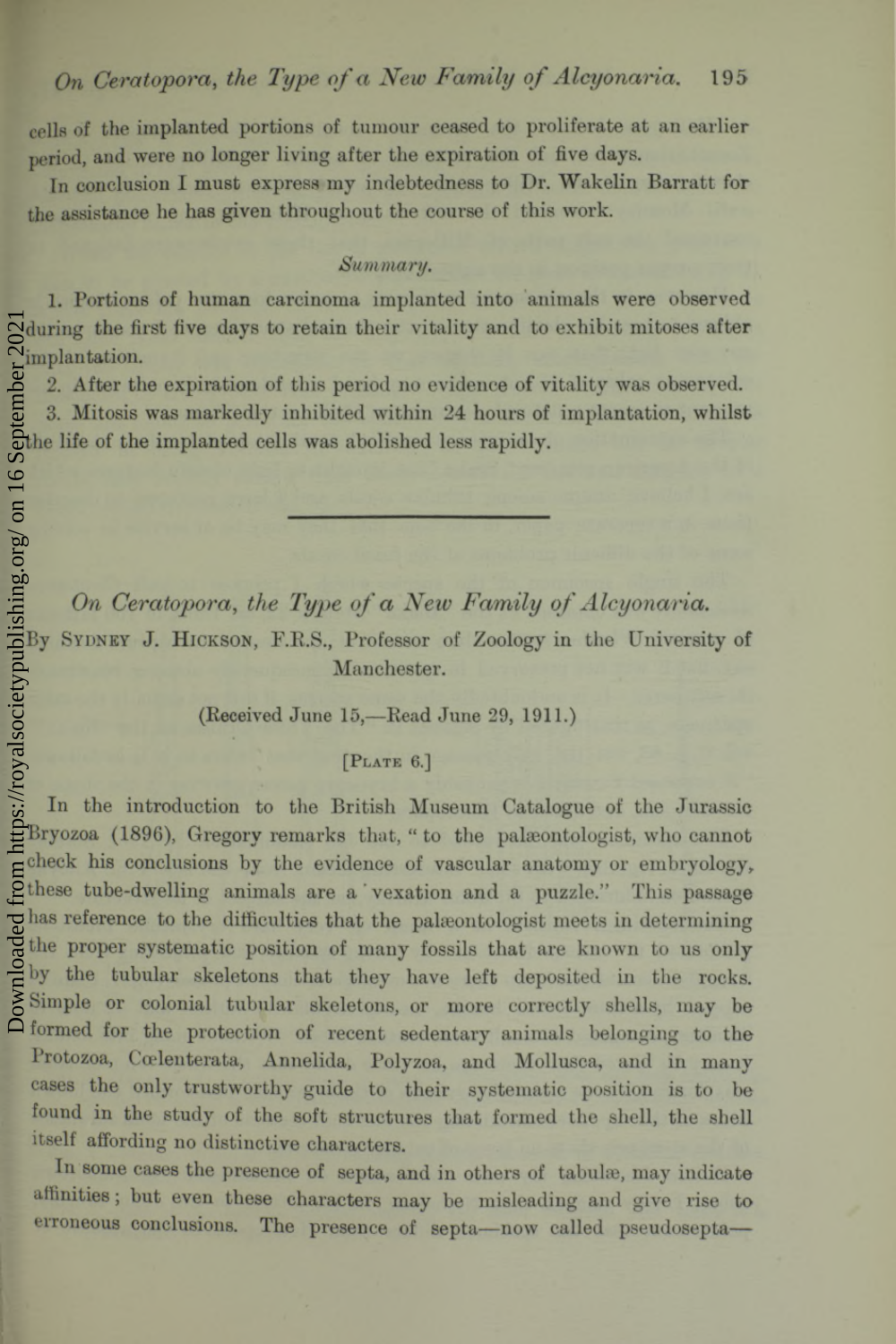## 196 Prof. S. J. Hickson. On Ceratopora, the [June 15,

in Heliopora led to the erroneous conclusion that Heliopora was a Zoantharian coral, and the presence of tabulae in Millepora led to the classification of the Milleporidae with other tabulate corals. It was not until Moseley examined the soft parts of Heliopora, and until Agassiz examined the soft parts of Millepora, that these corals were assigned to their proper position in the animal kingdom.

However, in the absence of soft parts to assist him, the palaeontologist is obliged to base his classification on the skeletal structures, and consequently any new light that can be thrown on the structure and formation of the calcareous tubes of recent corals may be of considerable importance in his attempt to create a natural classification of the extinct forms.

The examination of an interesting dried coral obtained by the naturalists of the American steamer " Blake " has brought to light certain features which are, I believe, unique among tubular corals, and I have ventured to describe them in a separate paper, in the hope that they may he of service in solving some of the difficult problems of the fossil corals.

The single specimen of the species which I propose to call *Ceratopora nicholsonii* was obtained at the " Blake " Station 22, off Cuba, in 100 fathoms of water. W hether it was alive or not at the time of its capture I cannot say, but it was not preserved in spirit, and consequently nothing remains of its soft parts. It is undoubtedly the same species, if it is not actually the same specimen, as that figured by Agassiz in "The Three Cruises of the 'Blake,'" vol. ii, p. 83, but the only passage in the text that refers to it is as follows: " A supposed Favosites is probably a bryozoan genus, growing in the shape of a mushroom, and allied to Heteropora."

The specimen was forwarded to me for examination by Prof. Stanley Gardiner, together with some interesting letters from the late Prof. Alleyne Nicholson, addressed to Sir John Murray, on the subject of its structure.

The specimen consists of a lump of very hard crystalline limestone perforated in various directions by boring sponges, and projecting from the irregular mass of the lump there is a mushroom-shaped process (fig. 1, Plate 6) capped by a thin brown lamina, nearly circular in outline and 42 mm. in diameter, composed of small short vertical tubes. Without going into details, it may be stated that there can be little doubt that the whole lump of coral was formed by the successive growth of the organisms that formed the brown tubes of the cap, notwithstanding the fact that sections of the main substance of the specimen show no trace of tubular structure.

Before describing my own observations on the structure of the brown tubes, I may remark that Nicholson, in his letters to Sir John Murray, pointed out that the specimen differs from Heteropora in the absence of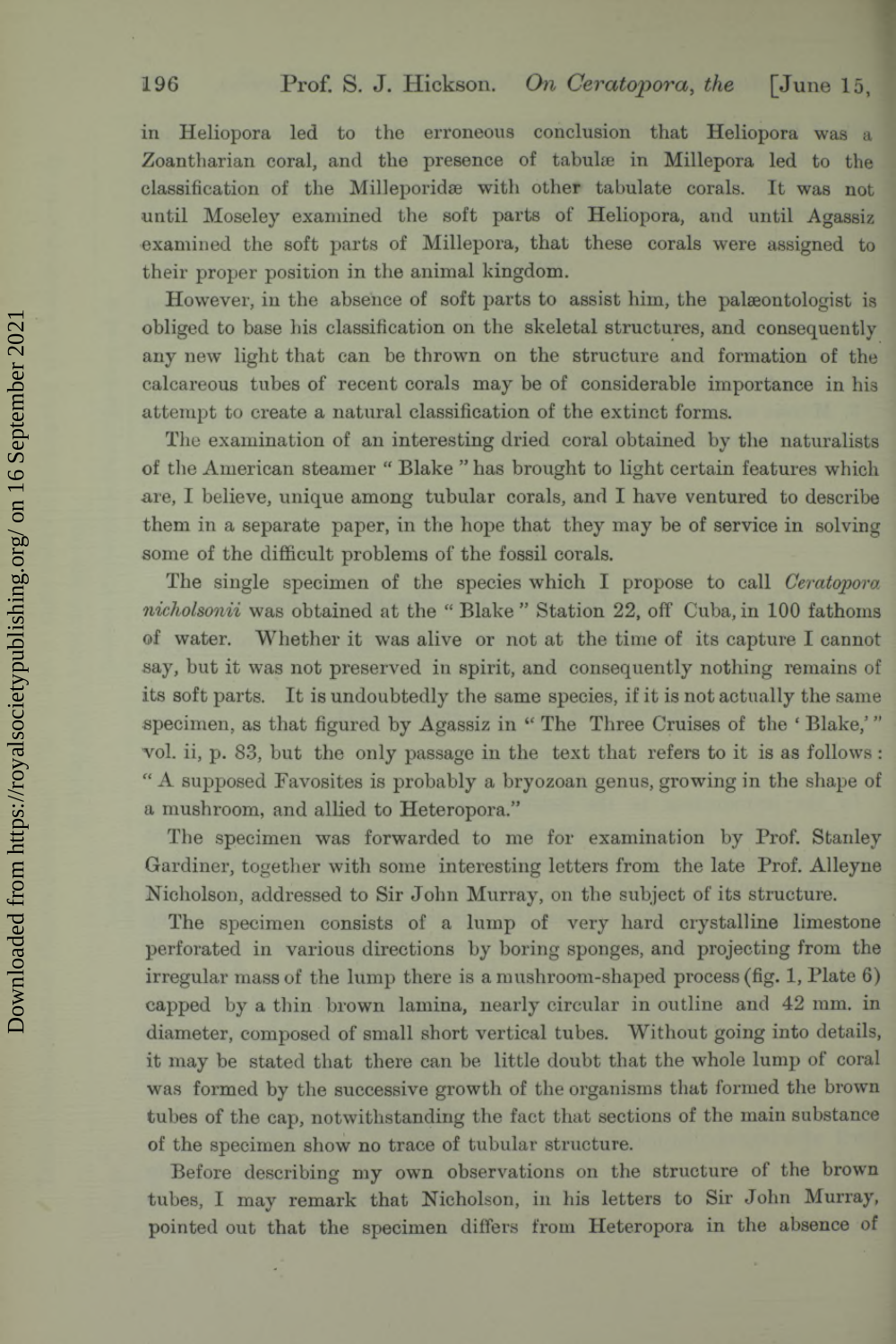Downloaded from https://royalsocietypublishing.org/ on 16 September 2021

September 2021

tabulae, and in the absence of the pores by which the zooidal tubes are connected in that genus. W hilst hesitating to give any very definite opinion without more thorough investigation, he expressed his belief that the specimen is probably allied to the Helioporidae.

When the surface of the cap is examined with a magnifying glass, it is seen to be pierced by a number of pores about  $0.2$  mm. in diameter (fig. 2), These pores are irregular in outline, but all of one kind. It is true there are some pores smaller than the majority, but there is nothing to suggest that the colony was dimorphic, or that anything corresponding with the mesopores of Heteropora were present. When seen in vertical fracture the pores are found to perforate the corallum to a depth of about 1 mm., but instead of being uniform in diameter, as they usually are in tubular corals, they rapidly narrow from above downwards and end abruptly in a blunt conical depression (fig. 3).



- **Fig. 3. Diagram to illustrate shape of tubes of Ceratopora with the long needle-like spicules imbedded in the crystalline corallum. The transverse lines probably indicate lines of fracture.**
- **Fig. 4. Portion of one of the walls showing spicules imbedded in crystalline corallum. More highly magnified.**
- **Fig. 5. One of the spicules isolated, showing the small tubercles with which it is ornamented.**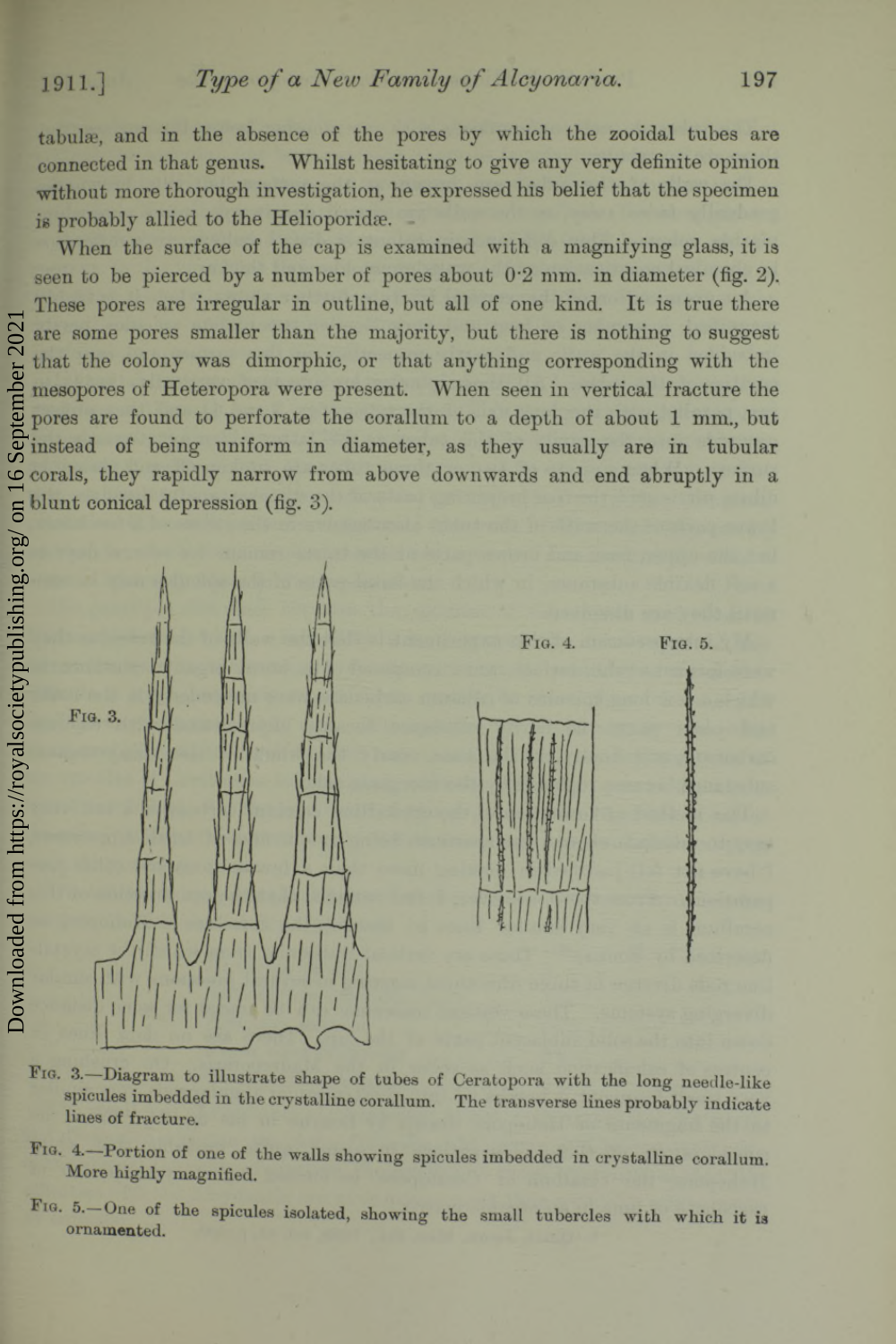The tubes do not communicate with one another below the surface, and there are no tabulae.

The walls of the tubes are brown at the surface, but this brownness gradually fades away, as the walls are traced downwards, into a pure white marble colour. This difference in colour is due, I believe, to a difference in chemical constitution as the walls grow older and thicker.

An examination of the vertical fracture further shows, when it is highly magnified, a number of long and very slender tuberculate spicules, partly imbedded in the walls and partly projecting on the surface and into the cavities of the tubes. All these spicules are arranged vertically, that is to say, parallel with the long axis of the tubes (figs. 3 and 4), and they project upwards into the cavity of the tubes as the latter widen out towards the surface. When a group of two or three tubes are broken off and placed in dilute nitric acid, the free projecting parts of the spicules rapidly dissolve; the lower parts of the walls of the tubes also dissolve in the course of a few hours, but the upper, free, and brown parts of the tubes remain for several days as a soft flexible substance, in which the basal parts of the spicules may be seen until they are dissolved.

My interpretation of this experiment is that the walls of the tubes, as they were formed at the surface, were composed of a horny organic substance, in which a few long spicules of calcium carbonate were imbedded; in the lower and older parts the horny substance became impregnated with calcium carbonate, and finally, at the base, nearly the whole of the horny organic substance became replaced by the inorganic salt.

The method of formation of the crystalline calcium carbonate is not very easy to understand, and, the specimen being unique and of small dimensions, I have not felt justified in making more than a few sections and other preparations. From these, however, I feel satisfied that the construction of this corallum is on very similar lines to that of the corallum of Heliopora as described by Bourne.\* There are vertical trabeculae from which the crystalline rods diverge in three directions, meeting in sutural junctions with similar diverging systems. These vertical trabeculae can be traced for some distance down into the solid subjacent parts of the cap. There are no dark lines or centres of calcification such as occur in the Madreporaria. On crushing a very small fragment it breaks up into short irregular angular rods, very similar to the fragments of Heliopora drawn by Bourne in his fig. 24. From the consideration of these observations it seems quite probable that, as in Heliopora, the corallum of Ceratopora is formed by " crystallisation of carbonate of lime in an organic matrix."

**\* 'Quart. Journ. Micr. Sci.,' 1899, vol. 41, p. 499.**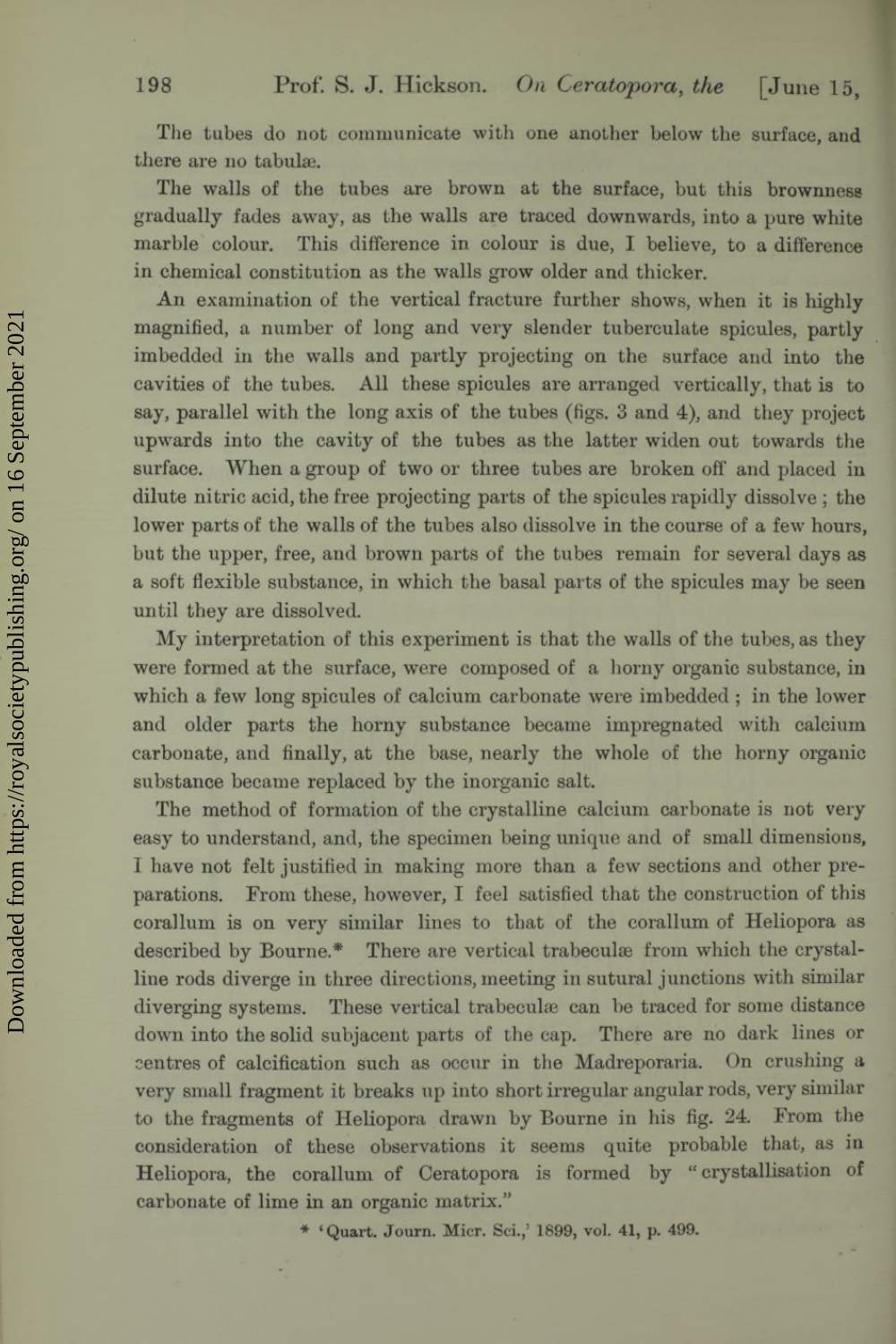# 1911.] *Type of a New Family of Alcyonaria.*

From the evidence afforded by one of his letters, Nicholson appears to have noticed the spicules, but he considered them to be adventitious. If they are adventitious they belong to an Alcyonarian or possibly to a sponge that is unknown. No such spicules as these have yet been described. The arrangement of the spicules and their distribution in the walls of the tubes, however, give no support to the view that they are adventitious. If they were adventitious in the sense that the siliceous spicules of Polytrema and other Foraminifera are adventitious, we should expect to find them irregularly arranged and more numerous in some parts of the colony than in others.

If they are the products of the Ceratopora itself, as I believe they are, then we have another and most convincing proof that the genus is not related to Heteropora and the Polyzoa. The presence of tuberculate spicules of calcium carbonate suggests at once that Ceratopora is an Alcyonarian, and if it is true that, at the surface, these long spicules are imbedded in a horny organic substance, the condition is reminiscent of the walls of *Clavularia* (*Hicksonia*) *viridis,* in which long slender tuberculate spicules are associated with a number of horny fibres in the mesoglœa. Downloaded from https://royalsocietypublishing.org/ on 16 September 2021

The principal difference between the spicules of Ceratopora and those of Hicksonia is one of size. It is difficult to determine the exact length of any one of the spicules of Ceratopora, as the part that is imbedded in the wall is difficult to trace, but their total length cannot be more than 0\*3 mm. and their greatest diameter OOl mm. The spicules of Hicksonia, on the other  $\vec{e}$  hand, are 2.3 mm. in length by 0.18 mm. in diameter. The very small size of the spicules of Ceratopora is correlated with the very small size of the zooids that formed them, and the small size of the zooids may be regarded as one of the principal difficulties that may be felt in accepting the view that Ceratopora is an Alcyonarian.

The following list gives the diameter of the zooids of a few Alcyonaria for comparison with that of Ceratopora:—

|                           | mm.  |
|---------------------------|------|
|                           |      |
| Sarcodictyon catenata 1.5 |      |
| Heliopora carulea         | 0.75 |
| Xenia nova britannia      | 0.8  |
| Ceratopora nicholsonii    | 0.2  |

The small size of the tubes of Ceratopora is not a character that, by itself, is sufficient to separate the genus from the Alcyonaria, and, taking into consideration all the other characters, the conclusion must be arrived at that the affinities with the Alcyonaria are more pronounced than with any other group of animals.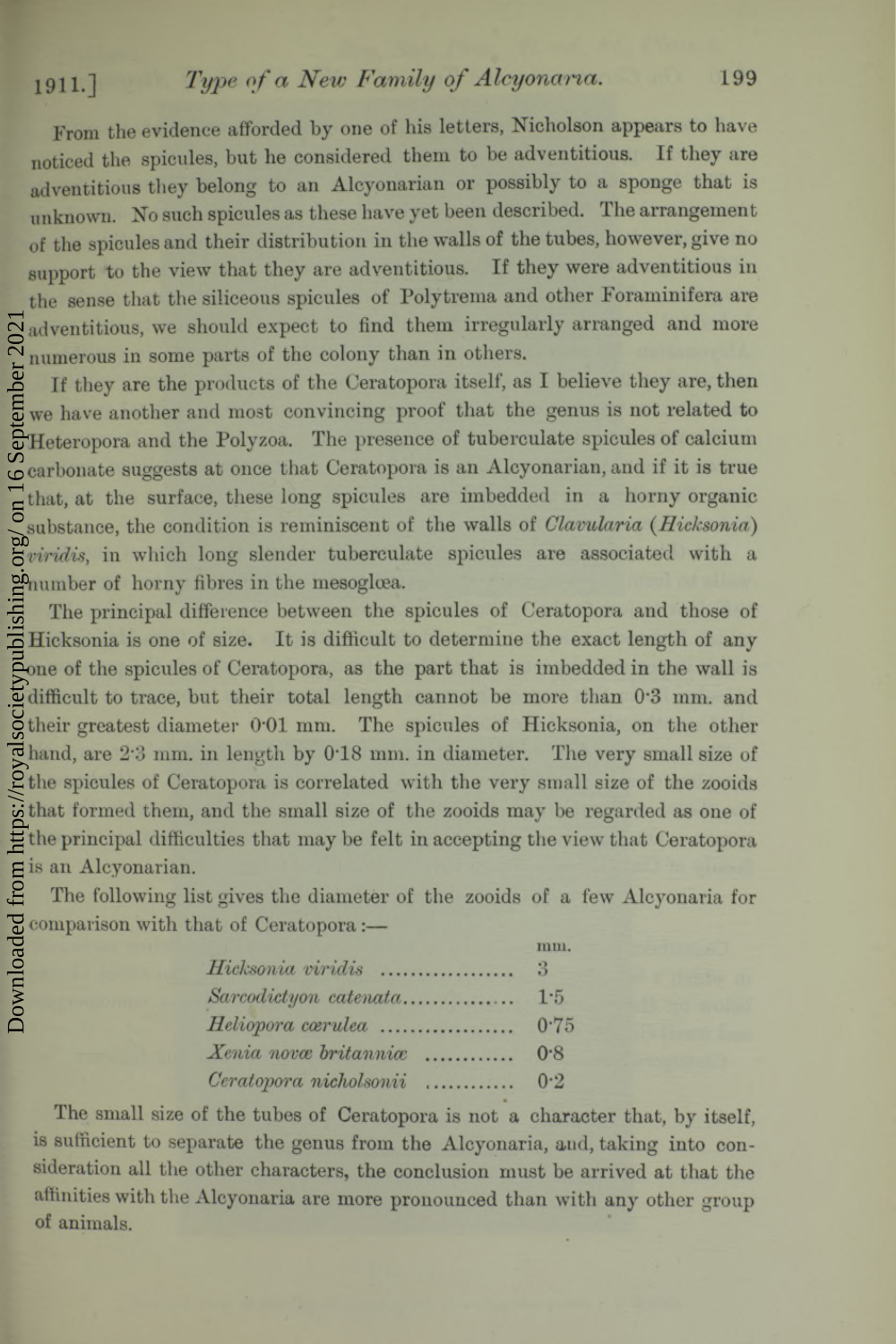## **200** *On Ceratopora, the Type of a New Family of Alcyonaria.*

If Ceratopora is an Alcyonarian, it is necessary to consider what position it should occupy among the orders of its sub-class.

The long, isolated spicules do not afford a satisfactory character for the determination of its affinities, and although the spicules of one of the Stolonifera have some resemblance in arrangement and shape to the spicules of Ceratopora, this resemblance can be regarded only as an example of convergence. The massive crystalline skeleton in which the spicules are imbedded seems to indicate close affinities with Heliopora, the only recent. Alcyonarian in which such a type of skeleton occurs. It is possible, of course, that this type of skeleton may have arisen independently within the sub-class, as we have examples of non-spicular calcareous skeletal structures in the axis of the Gorgonellidse and in the axis of some of the Pennatulacea. among recent Alcyonaria, and possibly also in the thecal walls of Syringopora, Favosites, and the Heliolitidæ among the fossil corals that are supposed to have Alcyonarian affinities.

But this type of skeletal structure, combined with the fusion of the thecal walls to form a honeycomb arrangement of the tubes, may be regarded assufficient to justify the inclusion of Ceratopora in the order Cœnothecalia, to which Heliopora belongs. Nevertheless, Ceratopora differs from Heliopora in many important respects, and of these the most interesting is the presence of spicules, for in this respect the genus may be regarded as intermediate between the Cœnothecalia and the Stolonifera.

The monomorphic condition of the pores, the absence of tabulae, and the complete closure of the tubes below by the continuous growth in thickness of the thecal walls, are further characters of importance that separate the two genera. On these grounds Ceratopora must be regarded as the type of a new family of Cœnothecalia, which may be defined as follows:-

## *Ceratoporidce. New* .

Ccenothecalia forming a massive skeleton of crystalline calcium carbonate, in which a few slender spicules are imbedded. No tabulæ, the tubes closing below by the continuous growth of the thecal walls. Pores monomorphic and small (in the type species 0'2 mm. in diameter).

*Ceratopora nicholsonii*, new genus and species.—Off Cuba, 100 fathoms.